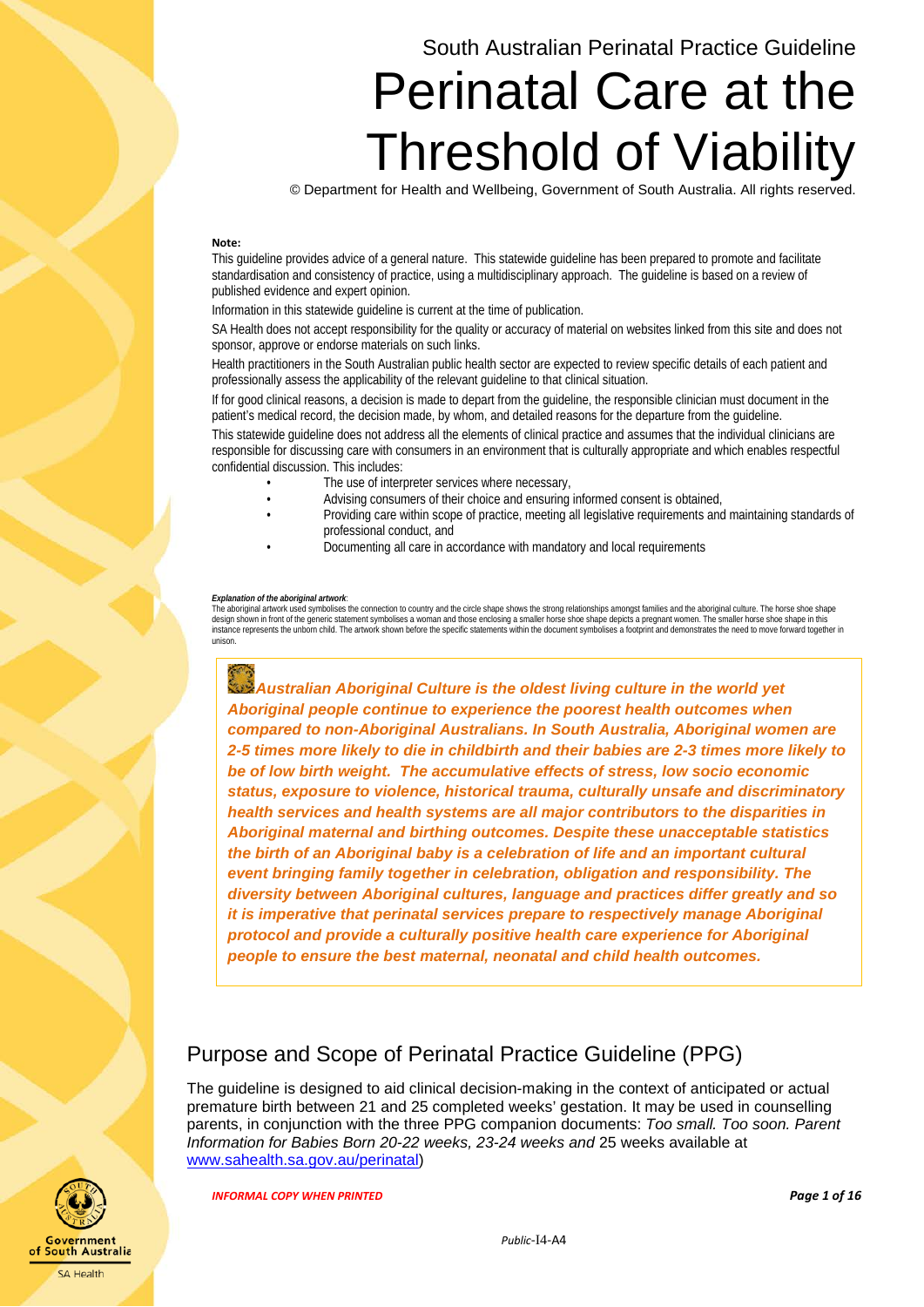## <span id="page-1-0"></span>Table 1: Schema for Neonatal Decision-making

Babies born from 22nd to 25th week: recommendations for plan of initial management according to week of gestation (X weeks +0 days  $-$  X weeks + 6 days)<sup>1,7</sup>.

Note: The percentages listed are composite outcomes based on Australian and New Zealand Neonatal Data<sup>7</sup> where there is an intention to treat. People in their counselling may wish to divide those outcomes into 'survival' (see [table 3\)](#page-6-0) and 'functional impairment' (see [table 4\)](#page-7-0), as part of their explanation to parents.

| <b>WEEK</b>                                      | 22             | 23         | 24        | 25               |
|--------------------------------------------------|----------------|------------|-----------|------------------|
| % Survival<br>without<br>permanent<br>impairment | $20$           | $20 - 30$  | 30-50     | $>50$            |
| Recommendation                                   | <b>COMFORT</b> | RESUS/ICU* | RESUS/ICU | <b>RESUS/ICU</b> |

\* Making decisions about the baby's best interests in partnership with parents and being flexible in direction of care are particularly critical when the likelihood of survival without permanent impairment is quite low

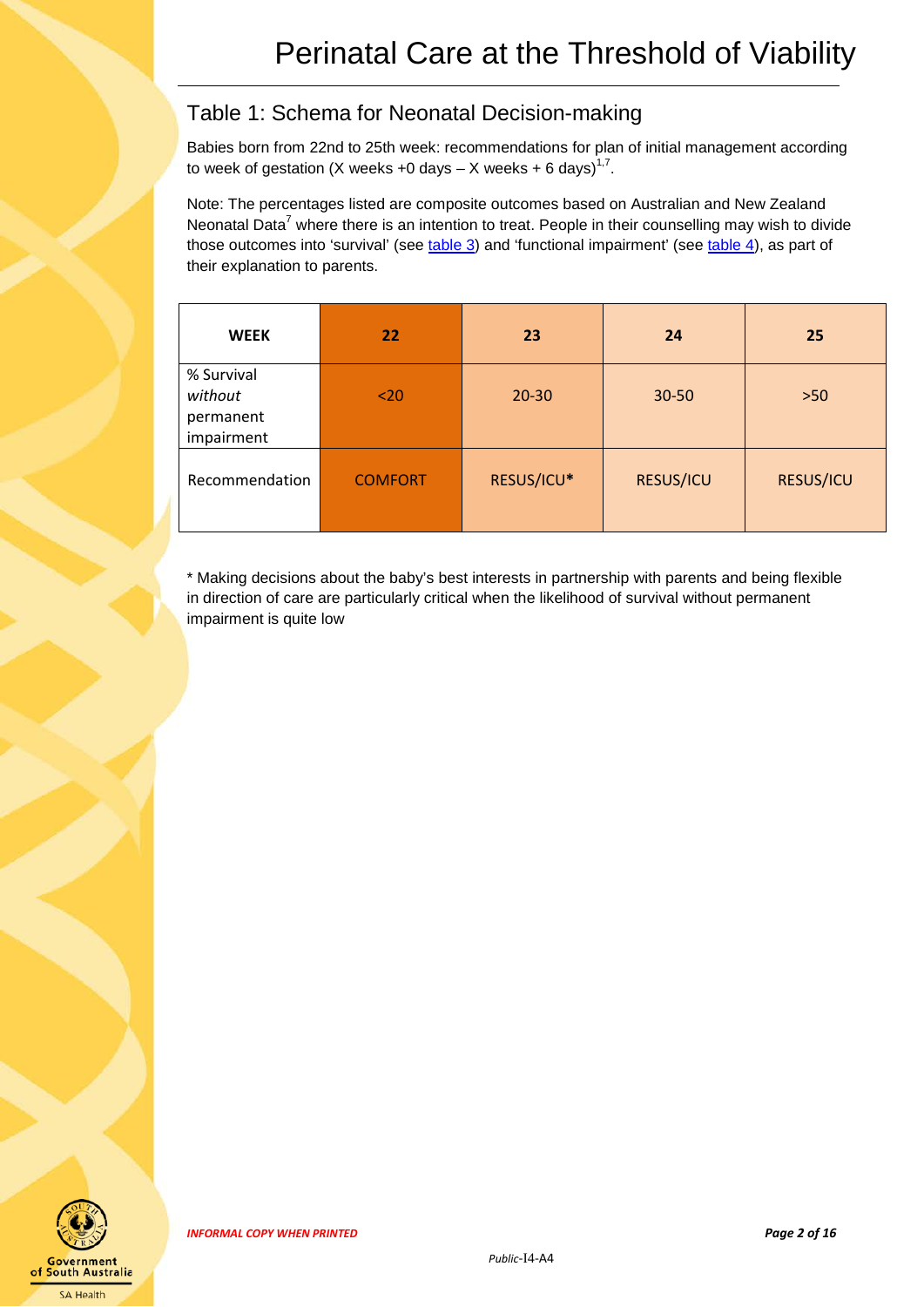## <span id="page-2-0"></span>Table 2: Perinatal Decision Making in Extreme Prematurity: Considerations and Recommendations\*

The table originated from the Forum *"Perinatal Care of Extremely Premature Babies" held at* the Women's & Children's Hospital, 26<sup>th</sup> July 2018. It is based on consensus agreement following review of the evidence by specialist clinicians present at the Forum (Author: Dr S Scroggs, Chair, Maternal, Neonatal & Gynaecology Community of Practice)

| <b>Gestation</b><br>Clinical factors V                                                                                                                          | $21+0-21+6$                      | $22+0-22+6$                      | $23+0-23+6$                      | $24+0 - 24+6$      | $25+0 - 25+6$      |
|-----------------------------------------------------------------------------------------------------------------------------------------------------------------|----------------------------------|----------------------------------|----------------------------------|--------------------|--------------------|
| <b>Transfer Mother for Neonatal reasons</b><br>Depending on local service capabilities<br>may need to transfer for maternal<br>reasons                          | <b>Not Before</b><br>$22+0$      | <b>Recommended</b>               | <b>Recommended</b>               | <b>Recommended</b> | <b>Recommended</b> |
| <b>Antenatal Steroids</b><br><b>MgSO<sub>4</sub></b> for neuroprotection<br><b>Antibiotics (GBS Prophylaxis with low</b><br>threshold for broad spectrum cover) | <b>Not</b><br><b>Recommended</b> | <b>Consider</b>                  | <b>Recommended</b>               | <b>Recommended</b> | <b>Recommended</b> |
| <b>CS For Fetal Indication</b><br>(Malpresentation,<br>multiple pregnancy, IUGR)                                                                                | <b>Not</b><br><b>Recommended</b> | <b>Not</b><br><b>Recommended</b> | <b>Consider</b>                  | <b>Recommended</b> | <b>Recommended</b> |
| <b>CTG in labour, otherwise</b><br>intermittent auscultation                                                                                                    | <b>Not</b><br><b>Recommended</b> | <b>Not</b><br><b>Recommended</b> | <b>Not</b><br><b>Recommended</b> | <b>Consider</b>    | <b>Recommended</b> |
| CS for fetal compromise in labour<br>(possible intrapartum asphyxia):<br>include in counselling for planned<br>induction of labour                              | <b>Not</b><br><b>Recommended</b> | <b>Not</b><br><b>Recommended</b> | <b>Not</b><br><b>Recommended</b> | <b>Consider</b>    | <b>Recommended</b> |
| <b>Neonatologist Present At Birth</b>                                                                                                                           | <b>Not</b><br><b>Recommended</b> | <b>Recommended</b>               | <b>Recommended</b>               | Recommended        | <b>Recommended</b> |
| <b>Initiation of Neonatal CPR (for</b><br>bradycardia, etc.)                                                                                                    | <b>Not</b><br><b>Recommended</b> | <b>Consider</b>                  | <b>Recommended</b>               | <b>Recommended</b> | <b>Recommended</b> |

\*Note all positive ("consider"/"recommended") recommendations at periviable gestations may be modified by factors such as rapidly progressing labour or informed parental decision against interventions where estimated chance of poor outcome for the baby is high. Data is lacking on which to base recommendations in the presence of modifiers such as chorioamnionitis or estimated fetal weight <400g.

*INFORMAL COPY WHEN PRINTED Page 3 of 16*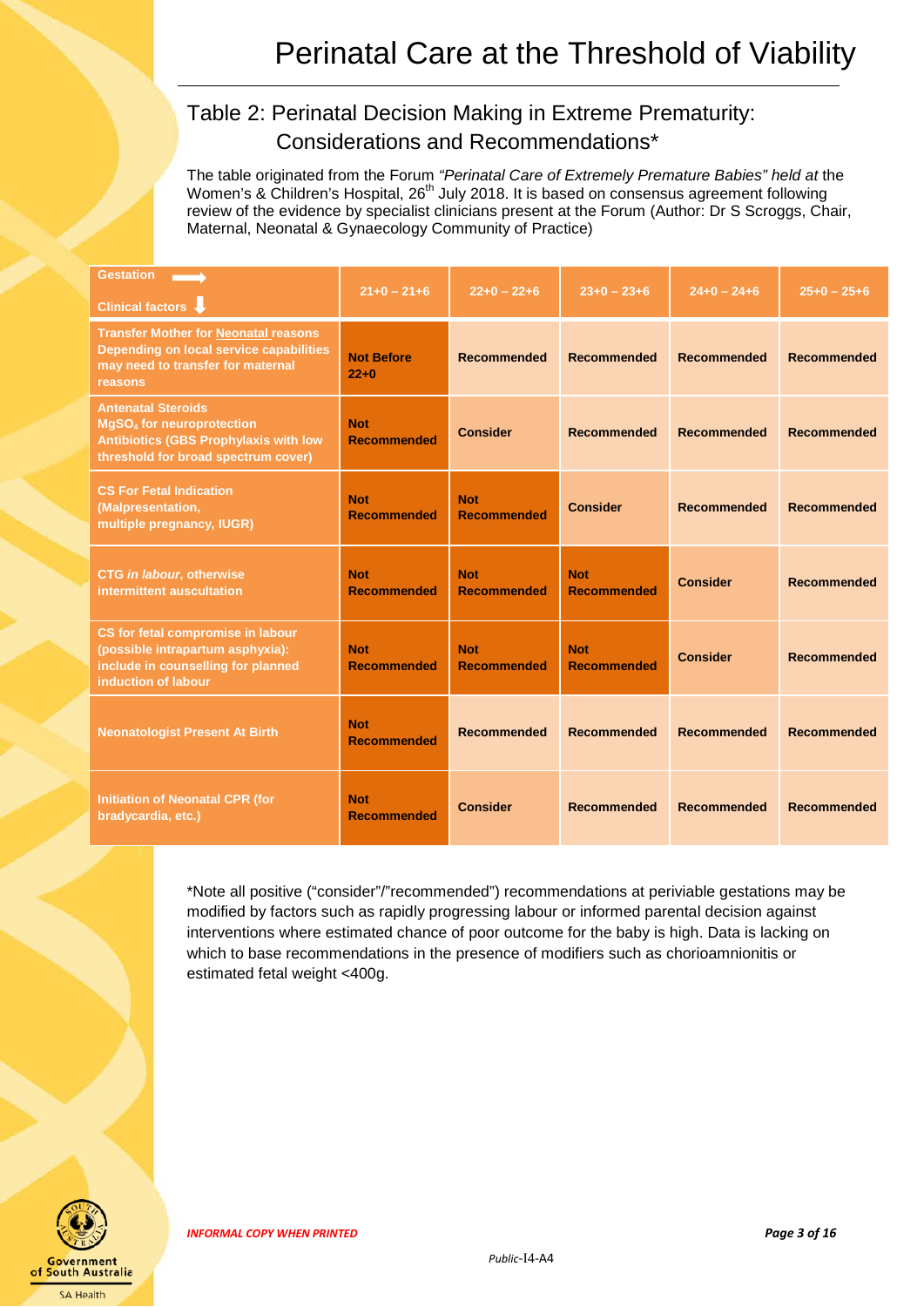## **Table of Contents**

| Table 4: Severity of functional impairment at 2-3 year follow-up by gestational age, 2011- |  |
|--------------------------------------------------------------------------------------------|--|
|                                                                                            |  |
|                                                                                            |  |
|                                                                                            |  |
|                                                                                            |  |
|                                                                                            |  |
|                                                                                            |  |
|                                                                                            |  |
|                                                                                            |  |
|                                                                                            |  |
|                                                                                            |  |
|                                                                                            |  |
|                                                                                            |  |
|                                                                                            |  |
|                                                                                            |  |
|                                                                                            |  |
|                                                                                            |  |

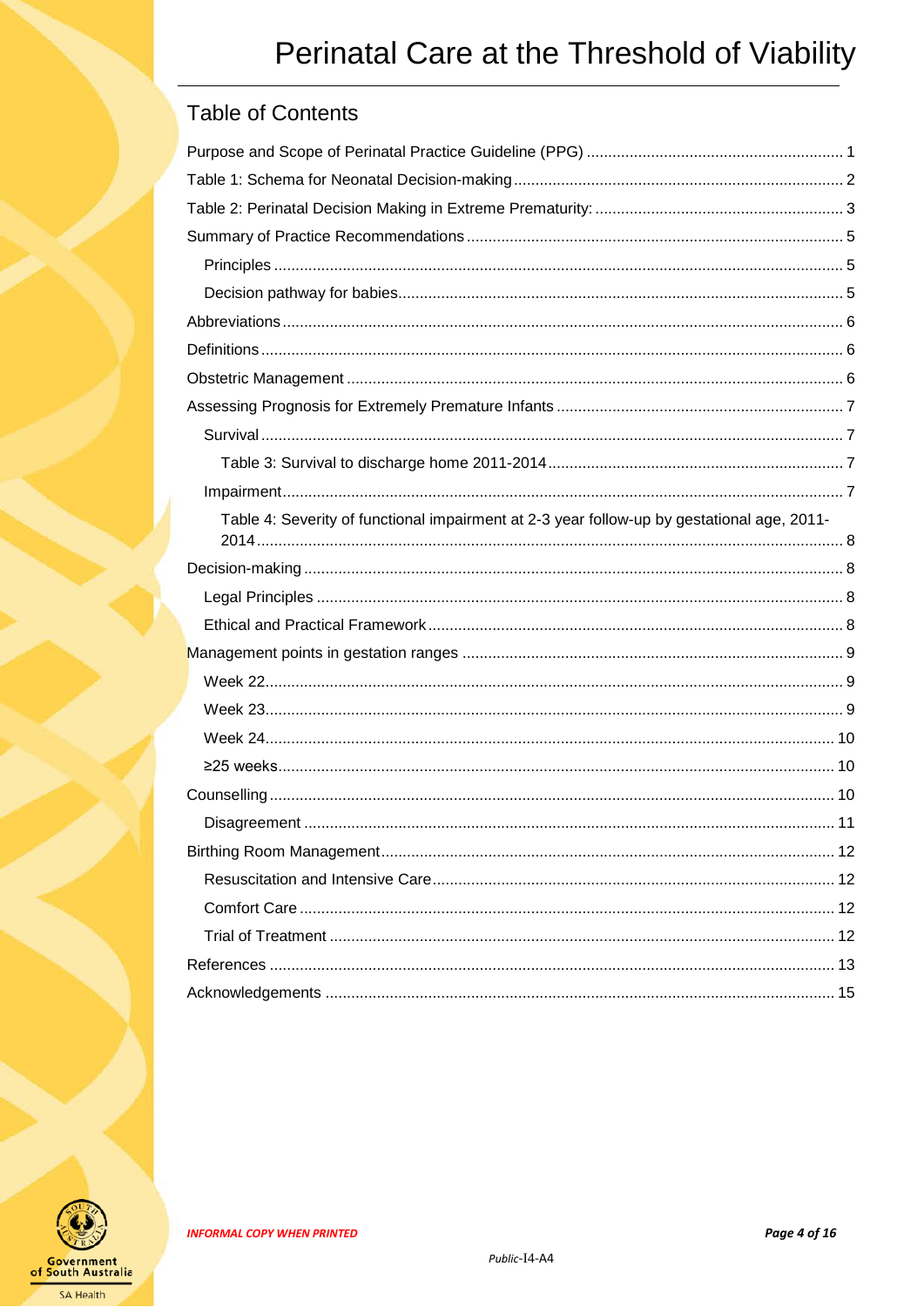## <span id="page-4-0"></span>Summary of Practice Recommendations

#### <span id="page-4-1"></span>**Principles**

Infants who are born prematurely at 21 weeks gestation or earlier are not considered viable. Their extreme physical and physiological immaturity means that survival is not possible with current technology and expertise.

Infants born later, but still extremely early, for example between 22 and 24 weeks gestation, may be able to be supported with intensive care, but have a high risk of dying despite treatment or permanent impairment in survivors. This period is sometimes referred to as the "threshold of viability".

For infants born around the threshold it may be appropriate to provide only comfort measures following birth, to provide full intensive care support, or to provide a trial of treatment with management adjusted to the response to resuscitation and intensive care.

Where there is the possibility of preterm birth around the threshold, specialist obstetric and neonatal advice from any of the public metropolitan maternity hospitals should be sought, through telephone conference if necessary. Where possible and safe, early transfer of the mother should be arranged to a centre with level 6 neonatal care.

For emergency advice and/or transport, contact the Perinatal Advice Line on 137 827.

A paediatrician should be present at the birth of any infant around the threshold of viability whether or not active resuscitation is planned.

The frameworks for obstetric and neonatal decision-making below are derived from local and national consensus statements<sup>1</sup>. The following principles apply:

- Decisions about treatment should be based on the best available evidence about the prognosis for the infant
- Decisions should reflect all relevant prognostic factors and should not be based on gestational age alone
- Fetuses or infants with similar prognosis should be treated similarly

Where there is a high risk for an infant of death or survival with severe morbidity, parents should be sensitively counselled about realistic options and the risks and benefits of those options. Parents' views about resuscitation and the best interests of the child should be sought, and should be an important factor in decisions<sup>3</sup>. Written information should be provided and opportunities given for parents to reflect before decisions are made.

If there is doubt about whether or not to provide treatment, resuscitation should be provided in the first instance. If the infant responds poorly to initial treatment, or it subsequently becomes apparent resuscitation is not in the best interests of the infant, there is the option of re-directing care (palliation or comfort care).

#### <span id="page-4-2"></span>**Decision pathway for babies**

Birth anticipated around the threshold of viability:

- 1. Seek obstetric and neonatal advice, via telephone conference if necessary.
- 2. Arrange antenatal transfer if safe and feasible.
- 3. Assess prognostic factors for infant (e.g. gestation, gender, birth weight estimate).
- 4. Sensitively counsel parents about realistic options, provide written information (see the three PPG companion documents: *Too small. Too soon. Parent Information for Babies Born 20-22 weeks, 23-24 weeks and* 25 weeks available at [www.sahealth.sa.gov.au/perinatal\)](http://www.sahealth.sa.gov.au/perinatal) and determine parents' wishes.
- 5. Give antenatal steroids if birth not immediate (see [Obstetric Decision Making Table\)](#page-2-0). Give magnesium sulphate for neuroprotection if birth expected within 24 hours and resuscitation/ intensive care planned.
- 6. Neonatal management:

Provide comfort care (but see [Management Points in Gestation Ranges\)](#page-8-0) Weeks 23-24: Provide treatment, but shared decision-making with parents critical Week 25: Provide resuscitation and intensive care



*INFORMAL COPY WHEN PRINTED Page 5 of 16*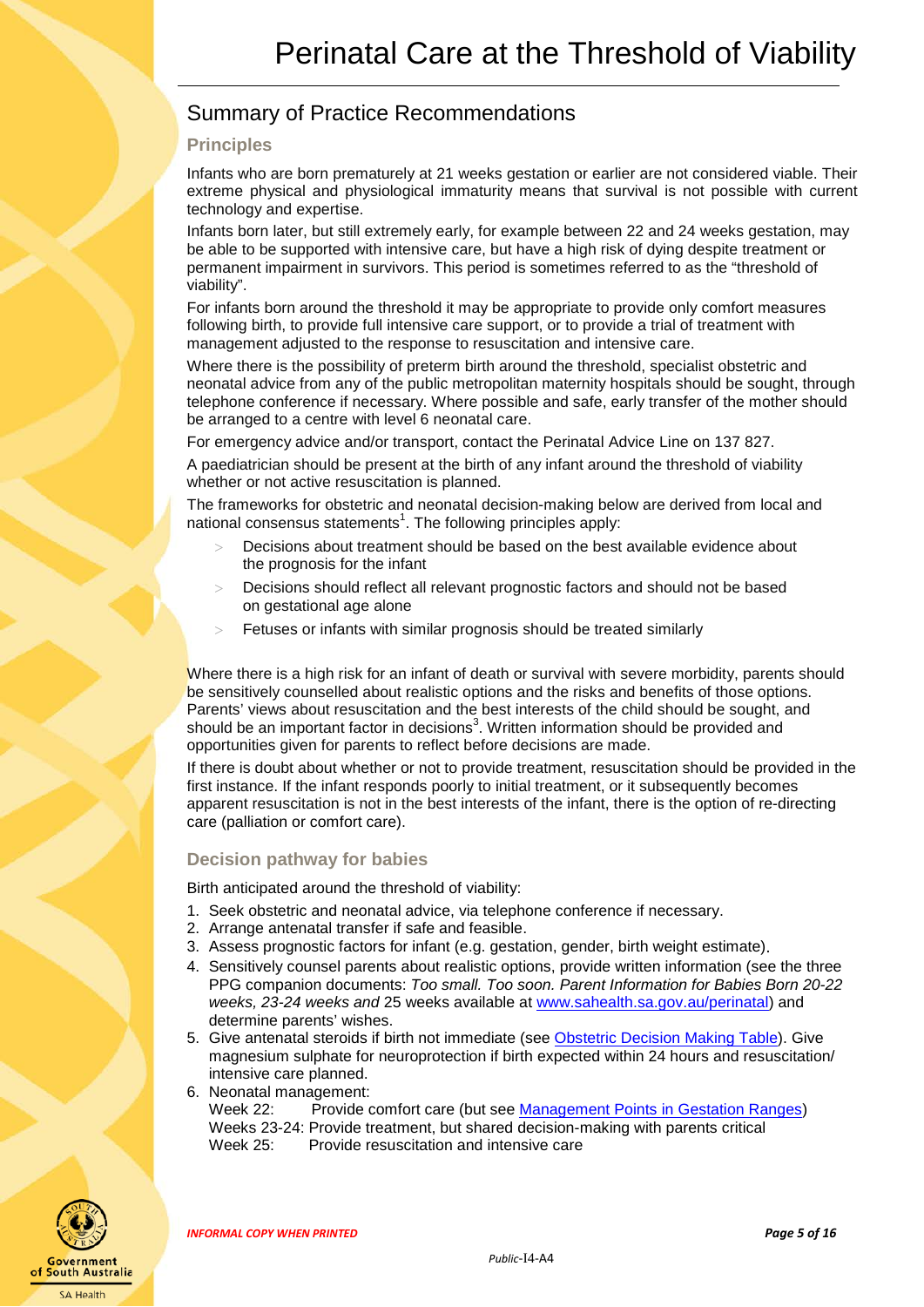### <span id="page-5-0"></span>Abbreviations

| <b>ANZNN</b>      | Australian and New Zealand Neonatal Network              |
|-------------------|----------------------------------------------------------|
| <b>CS</b>         | Caesarean Section                                        |
| <b>CPR</b>        | <b>Cardio Pulmonary Resuscitation</b>                    |
| <b>CTG</b>        | Cardiotocography                                         |
| g                 | Gram(s)                                                  |
| <b>GMC</b> score  |                                                          |
| <b>IUGR</b>       | Intrauterine Growth Restriction                          |
| MqSO <sub>4</sub> | Magnesium Sulphate                                       |
| <b>NICHD</b>      | National Institute of Child Health and Human Development |
| PAGE+             | Prognosis for Average Gestation Equivalent infant        |
| PI                | Profound impairment                                      |
| <b>PPG</b>        | <b>Perinatal Practice Guideline</b>                      |

### <span id="page-5-1"></span>**Definitions**

| Threshold of          | Time period for babies born between 22 and 24 weeks gestation, who           |
|-----------------------|------------------------------------------------------------------------------|
| viability             | may be able to be supported with intensive care, but have a high risk of     |
|                       | dying despite treatment or have permanent impairment in survivors            |
| <b>Gestation week</b> | In this document, reference to a particular gestation refers to the interval |
|                       | of the index week: e.g. 24 weeks refers to the interval $24^{+0} - 24^{+6}$  |
| Level 6 Neonatal      | Capacity to provide multidisciplinary comprehensive management of the        |
| Service               | 'low - high risk' neonate including most conditions at any gestation         |
|                       |                                                                              |

## <span id="page-5-2"></span>Obstetric Management

See *Perinatal [Decision Making in Extreme Prematurity: Considerations and Recommendations](#page-2-0)* table. In addition, the following general points can be noted:

- Expert obstetric and neonatal advice should be sought for any woman presenting in preterm labour around the threshold of viability or with birth anticipated around this time (e.g. pre-labour rupture of membranes, evolving pre-eclampsia).
- Transfer of the woman should be considered and arranged if safe and appropriate. This may facilitate counselling, obstetric and neonatal management. There is a significant increase in mortality and morbidity for extremely premature infants born outside centres with neonatal intensive care capability.
- Management during labour will be influenced by the estimated prognosis of the infant, and planned management after birth (see Assessing Prognosis for Extremely Premature [Infants\)](#page-6-1).
- If active resuscitation of the infant after birth is planned, obstetric management should consider measures to improve fetal wellbeing and improve outcome for the infant.
- > Antenatal corticosteroids should be considered in any mother where birth is anticipated soon and active resuscitation is planned. They should also be considered even if resuscitation is not currently planned (e.g. during week 22), but where birth may be delayed long enough that resuscitation would be desired/planned.
- Neuroprotection of the fetus (with magnesium sulphate) should be considered in women with active preterm labour where birth is expected within 24 hours and active resuscitation is planned. See *Magnesium Sulphate for Neuroprotection of the Fetus in Women at Risk of Preterm Birth* PPG available at [www.sahealth.sa.gov.au/perinatal.](http://www.sahealth.sa.gov.au/perinatal)



*INFORMAL COPY WHEN PRINTED Page 6 of 16*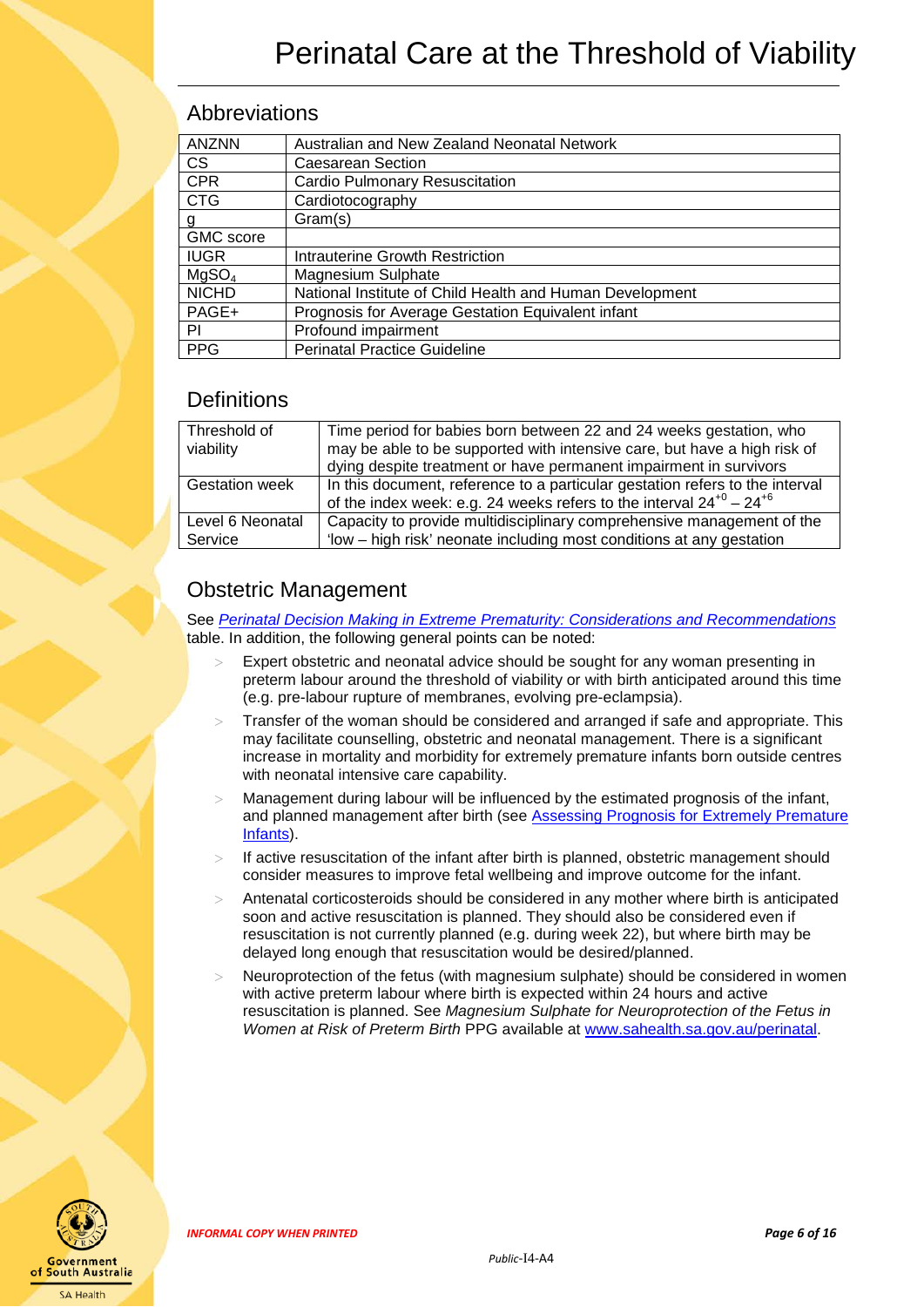## <span id="page-6-1"></span>Assessing Prognosis for Extremely Premature Infants

Where birth around the borderline of viability is anticipated, the prognosis for the infant should be determined, taking into account *all* relevant factors. Parents should be informed of the prospects for survival and for survival without profound impairment.

#### <span id="page-6-2"></span>**Survival**

- > The prognosis for infants born extremely prematurely is affected by a number of factors. These include the infant's gestation, birth weight, gender, whether a singleton or multiple birth, whether or not the mother has received antenatal corticosteroids or magnesium sulphate, and the presence of acute chorioamnionitis, fetal compromise or major congenital malformations $4,5$ .
- > Gestation at birth is strongly correlated with survival<sup>6</sup>. Survival rates at a particular gestation represent the average survival for infants born during a particular week e.g. 24 week gestation represents infants born between 24 weeks and 0 days and 24 weeks and 6 days.
- In Australian and New Zealand neonatal units over the 4 years 2011-2014, the rate of survival to hospital discharge was 82.7% for infants born at 25 weeks' gestation and admitted to intensive care, 68.2% at 24 weeks' and 54.5% at 22/23 weeks' gestation<sup>7</sup>. Survival rates at 22 weeks have not been reported separately in Australia and New Zealand Neonatal Network (ANZNN) data<sup>7</sup> because of the very small numbers of infants admitted to intensive care at this gestation. Studies in North America suggest an approximately 20% survival rate to hospital discharge for this group of infants if admitted to intensive care<sup>4,</sup>
- Prenatal steroid exposure, singleton versus multiple birth and appropriate birth weight all have an influence on survival rate that is equivalent to up to one weeks' additional gestation<sup>4, 8</sup>. Infants born at the same gestation may have a significantly different prognosis depending on these and other factors.

<span id="page-6-0"></span>

| Table 3: Survival to discharge home 2011-2014 (excluding neonatal deaths on labour wards,  |
|--------------------------------------------------------------------------------------------|
| babies born in hospitals without a NICU and babies not transferred to a NICU or children's |
| hospital)'                                                                                 |

| <b>Gestational</b><br>age<br>(weeks) | <b>Number of</b><br>babies | Lethal<br>congenital<br>anomalies | <b>Babies</b><br>alive on<br>day 7 | <b>Babies</b><br>alive on<br>day 28 | <b>Babies</b><br>alive on<br>discharge<br>to home | <b>Percent</b><br>survival at<br>discharge<br>to home |
|--------------------------------------|----------------------------|-----------------------------------|------------------------------------|-------------------------------------|---------------------------------------------------|-------------------------------------------------------|
| $24$                                 | 101                        | < 5                               | 75                                 | 62                                  | 55                                                | 54.5                                                  |
| 24                                   | 176                        | 0                                 | 145                                | 132                                 | 120                                               | 68.2                                                  |
| 25                                   | 220                        | < 5                               | 208                                | 194                                 | 182                                               | 82.7                                                  |
| 26                                   | 311                        | < 5                               | 304                                | 295                                 | 284                                               | 91.3                                                  |
| 27                                   | 343                        | $\Omega$                          | 339                                | 329                                 | 322                                               | 93.9                                                  |
| 28                                   | 445                        | < 5                               | 439                                | 433                                 | 431                                               | 96.9                                                  |

\* Adapted from ANZNN Report 2017, p 33

#### <span id="page-6-3"></span>**Impairment**

- In population-based studies, approximately one quarter of surviving extremely premature infants are diagnosed with a significant neurosensory disability at follow-up including cerebral palsy, cognitive impairment and sensory deficits<sup>8</sup>. By mid-childhood two thirds of surviving children had one or more chronic health problems and increased health care needs compared to 11% of children born at term.
- > However, only a small proportion of surviving extremely premature infants have severe impairments affecting activities of daily living<sup>7,9,10</sup>. In a Victorian population based study, only 3.7% of surviving infants born between 22 and 27 weeks' gestation in 2005 had a "severe disability" (cerebral palsy unlikely to walk, severe developmental delay or blindness)<sup>11</sup>. In an earlier Victorian cohort (born in 1997) the rates of severe disability at age 8 were 22% at 23 weeks, 8.3% at 24 weeks and 12.8% at 25 weeks' gestation<sup>12</sup>



*INFORMAL COPY WHEN PRINTED Page 7 of 16*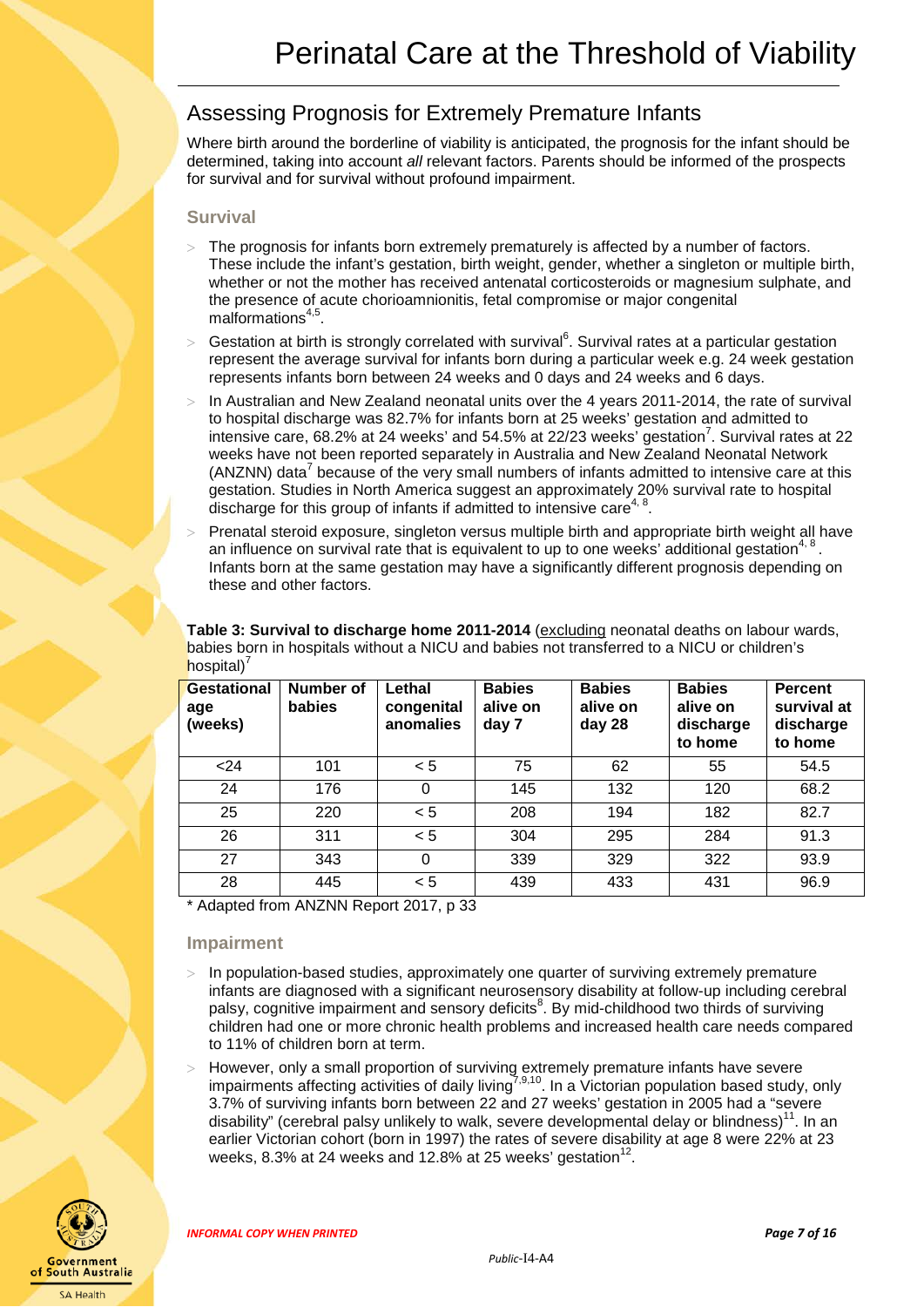<span id="page-7-0"></span>**Table 4: Severity of functional impairment at 2-3 year follow-up by gestational age, 2011- 2014** (excluding infants with congenital anomalies known to affect impairment)

|                                 | <b>Gestational Age in Weeks: Number (Percent)</b> |             |             |             |             |  |
|---------------------------------|---------------------------------------------------|-------------|-------------|-------------|-------------|--|
| <b>Functional</b><br>impairment | < 24                                              | 24          | 25          | 26          | 27          |  |
| None                            | 26 (48.1%)                                        | 148 (52.7%) | 278 (61.5%) | 410 (67.0%) | 443 (67.9%) |  |
| Mild                            | 15 (27.8%)                                        | 65 (23.1%)  | 102 (22.6%) | 118 (19.3%) | 113 (21.1%) |  |
| Moderate                        | NP.                                               | 46 (16.4%)  | 45 (10.0%)  | 50 (8.2%)   | 41 6.3%)    |  |
| Severe                          | < 5                                               | 22 (7.8%)   | 27 (6.0%)   | 34 (5.6%)   | 21 (3.2%)   |  |
| Incomplete                      | 10                                                | 36          | 59          | 75          | 93          |  |
| Different formal test           |                                                   | 3           | 8           | 23          | 21          |  |
| No formal test                  | 10                                                | 32          | 52          | 69          | 87          |  |

\* Adapted from ANZNN Report 2017, p48

### <span id="page-7-1"></span>Decision-making

#### <span id="page-7-2"></span>**Legal Principles**

The legal principle that underpins all decisions relating to resuscitation of newborn infants is that of the 'best interests' of the child<sup>15</sup>.

- There is no statutory definition of viability, nor any legal definition as to when resuscitation should or should not be provided. It is a clinical judgement.
- > [The South Australian Consent to Medical Treatment and Palliative Care Act \(1995\)](https://www.legislation.sa.gov.au/LZ/C/A/CONSENT%20TO%20MEDICAL%20TREATMENT%20AND%20PALLIATIVE%20CARE%20ACT%201995/CURRENT/1995.26.AUTH.PDF) indicates that medical practitioners are not required to provide life-sustaining treatment to children in the "terminal phase of a terminal illness" if that would merely prolong life in a moribund state (section 18[2]), in the absence of an express direction to the contrary.
- There is no relevant case law in Australia relating to resuscitation of extremely premature infants. In the case of Baby D, the Australian Family Court affirmed that a decision to withdraw life-sustaining treatment could be in the interests of a newborn infant, and that parents were authorised to consent to such decisions (Re:Baby D [No.2] [2011] FamCA 176 [16 March 2011]. Other legal cases and ethical analyses have found no legal or ethical difference between decisions to withhold life-sustaining treatment and decisions to withdraw the same treatment $16$ .
- Withholding resuscitation from a newborn infant where this treatment is reasonably judged to be not in the best interests of the infant is therefore consistent with existing law.

#### <span id="page-7-3"></span>**Ethical and Practical Framework**

Resuscitation of infants born around the borderline of viability has been called into question because of the relatively high risk of death despite resuscitation and intensive care, the high burden of treatment for infants (prolonged hospitalisation, repeated invasive and painful procedures), and the poor long-term outcome for some survivors.

There are three general principles relating to these decisions:

- 1. Decisions should be based on the best available evidence about the prognosis for infants born in situations similar to that currently present. They should reflect all relevant prognostic factors.
- 2. Where there is a high risk for an infant of death or survival with severe morbidity, parents' wishes about resuscitation should be sought. The views and values of parents are an important factor in determining whether intensive treatment or comfort care is in the infant's best interests.
- 3. If there is doubt about whether or not to provide treatment, for example, where gestation is uncertain or there is little or no time to discuss options and ascertain the parents' views, a paediatrician should be present at birth and resuscitation provided in the first instance. If the infant responds poorly to initial treatment, or it subsequently becomes apparent that parents do not feel that resuscitation is in the best interests of the infant, there is the option of withdrawing life-sustaining measures and providing comfort care.



*INFORMAL COPY WHEN PRINTED Page 8 of 16*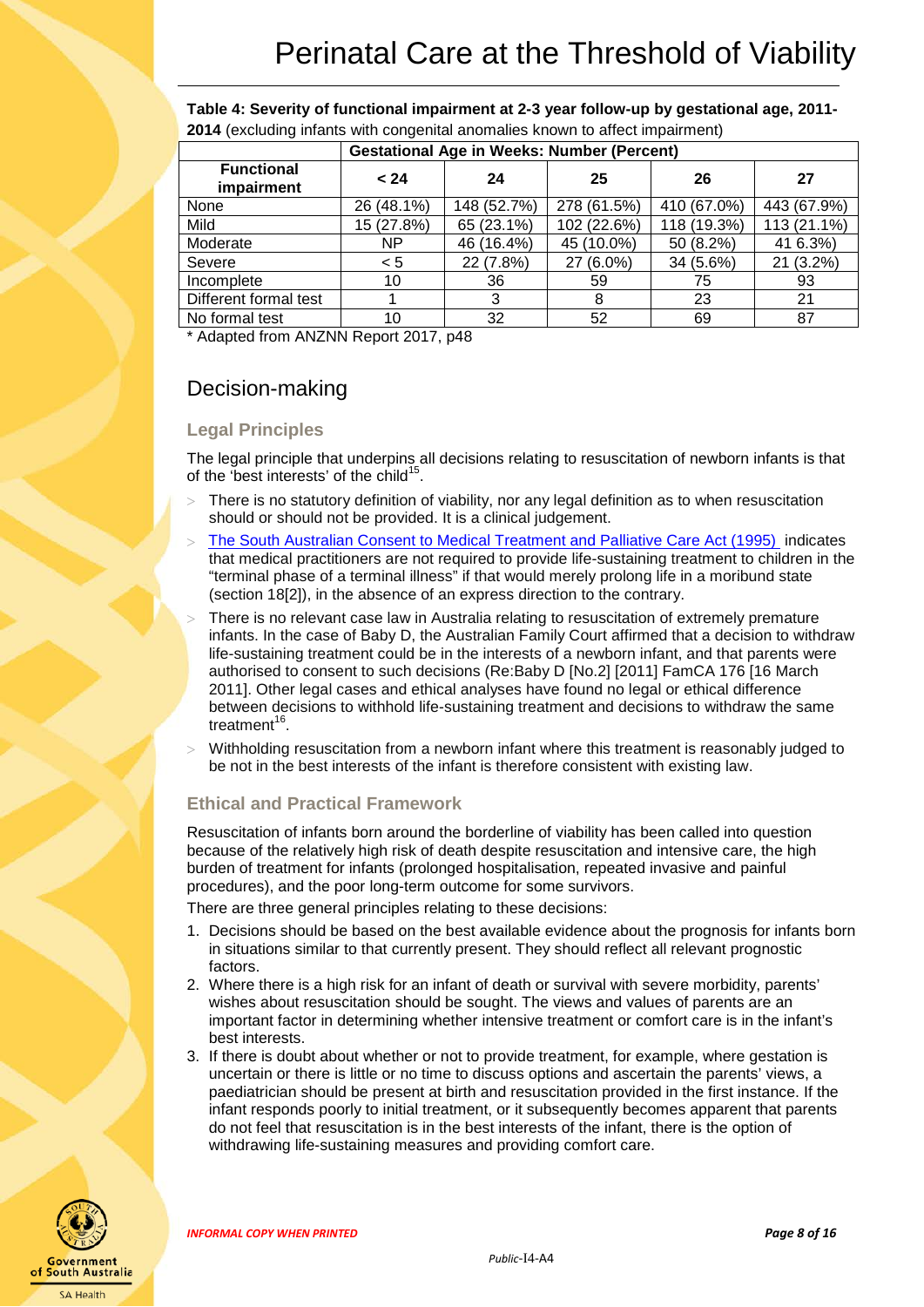The framework for appropriate decision-making is based on the following statements, for which there is broad agreement internationally<sup>1</sup> (see  $Table 1$ ):

- > Fetuses and infants with similar estimated outcome should be treated similarly.
- In general, at 23 weeks' gestation, parents' views about the intention to provide resuscitation and intensive care should be sought and decision-making in partnership is critical.
- > From the 24th week onwards, all else being equal, resuscitation and intensive care should normally be provided.
- <span id="page-8-0"></span>Decisions should not be based on gestational age alone.

### Management points in gestation ranges

#### <span id="page-8-1"></span>**Week 22**

- In some situations, even if full resuscitation and intensive care is provided after birth, the chance of survival without profound impairment is estimated to be less than 10%. In this situation, it is often judged not to be in the infant's best interests to provide resuscitation and intensive care. This would be the case for an average infant born in the 22nd week. It may also be the case for some more mature infants with very severe adverse prognostic features (such as birth weight <400g) or combinations of features.
- In these situations, it is appropriate only to offer comfort care, though parents should be as far as possible involved in the decision-making process. If comfort care of the infant is planned, obstetric interventions should usually be limited to those focused on maternal wellbeing. If it is possible that birth will be delayed to a point at which resuscitation would be appropriate, antenatal corticosteroids should be given, since these have been shown to reduce mortality if given prior to delivery in the 23rd week<sup>17</sup>. Under these circumstances, transfer of the mother to a maternity facility with Level 6 neonatal services should be undertaken.
- In some situations (e.g. birth late in the 22nd week), it may be appropriate to consider resuscitation as 'investigational' or as a 'trial of life'<sup>3</sup>. Despite the apparently low chance of survival without profound impairment, resuscitation and intensive care may be undertaken on a provisional basis. In practical terms, this means that full resuscitation and intensive care is offered and continued for as long as it takes to ascertain how the infant will respond to active treatment. Ideally an agreement with parents should be in place that, if the infant responds poorly (death or survival with profound impairment seem inevitable), then care will be redirected to provision of comfort only.

#### <span id="page-8-2"></span>**Week 23**

- The probability of survival without permanent impairment in different gestation ranges apply to the average infant born at those gestations. In the 23rd week, of the approximately 50% that survive, almost 50% will have some level of functional impairment. Therefore the probability of intact survival is relatively low (20-30%) and may be modified downwards by adverse prognostic factors (e.g. major congenital malformations, severe growth restriction, or prelabour preterm rupture of the membranes with anhydramnios). Nevertheless, the default position should be that provision of resuscitation and intensive care should be available to these infants if it is practicable. Decisions about their care should be made in partnership with families.
- If, following discussion, it is judged that it is not in the best interests of the infant to provide resuscitation and intensive care, comfort care should be provided. It may be appropriate for that care to be provided locally in the case of imminent birth at a distance from Level 6 resources. If active treatment is judged to be in the infant's best interests, efforts should be directed towards providing resuscitation and intensive care for the infant at a Level 6 neonatal centre, with antenatal or postnatal transfers according to safety considerations. As with infants born late in the 22nd week, a 'trial of life' approach may be appropriate if practicable.
- If birth is likely and the decision for comfort care only for the infant has been made, obstetric management should focus on maternal wellbeing. However, if birth may be delayed such that the decision tips in favour of resuscitation and intensive care, antenatal steroids and transfer are indicated. For parents who are unsure about decisions, transfer may also facilitate counselling and support.



*INFORMAL COPY WHEN PRINTED Page 9 of 16*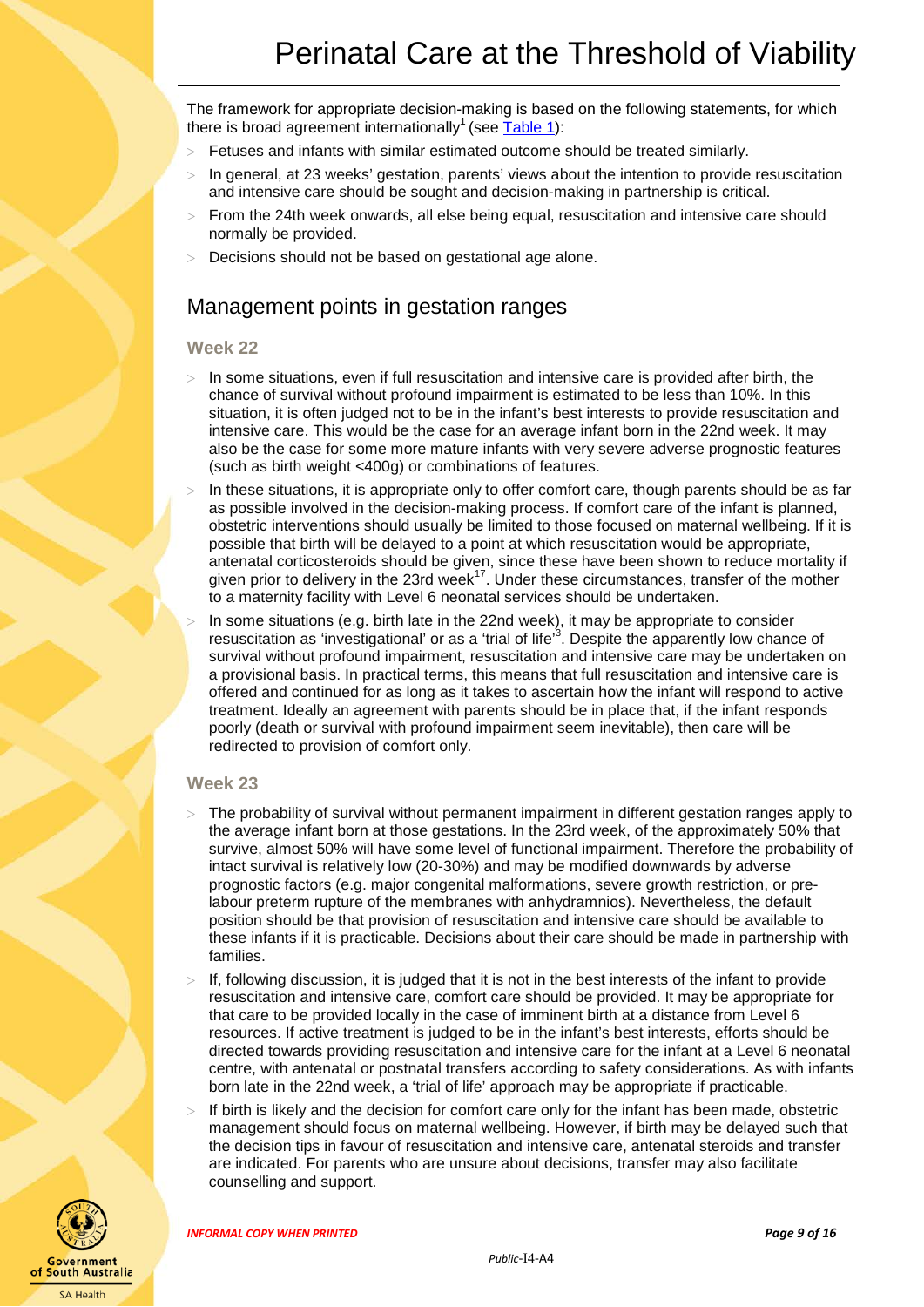If birth is likely and active resuscitation and intensive care for the infant is planned, obstetric management should be guided by both maternal and fetal considerations. This includes antenatal transfer, fetal neuroprotection with magnesium sulphate, electronic fetal monitoring and expedited birth in the presence of fetal compromise. There is a high morbidity for extremely preterm infants who require transfer after birth<sup>18</sup> and consequently antenatal transfer to a maternity facility with level 6 neonatal services should be undertaken if this is practicable and safe. Options for mode of birth should be discussed with the mother. At present there is insufficient evidence to determine whether planned caesarean section offers any benefit for the baby over vaginal birth<sup>19</sup>. Caesarean section around the threshold of viability is associated with increased maternal complications $^{20, 21}$ .

#### <span id="page-9-0"></span>**Week 24**

Similar considerations apply to birth in the 24th week as to birth in the 23rd week. However, because the probability of survival without permanent impairment is significantly greater (30- 50%), there is likely to be a greater degree of disagreement about the acceptability of an elective comfort care approach (no intention to provide resuscitation) and intensive care. This is a "grey area" in decision-making at the border of viability. However, it would be reasonable to argue that, if provision of resuscitation and intensive care is the default position for infants born in the 23rd week, then they should normally be provided in the 24th week and, in the absence of adverse factors (e.g. severe fetal growth restriction or major congenital anomaly), elective comfort care is probably not appropriate.

#### <span id="page-9-1"></span>**≥25 weeks**

- Where the chance of a good outcome with resuscitation and intensive care is relatively high (>50%), resuscitation and intensive care is clearly indicated. This would be the situation for the average infant born in the 25th week or later.
- Obstetric management should be guided by both maternal and fetal considerations. This includes antenatal transfer, fetal neuroprotection with magnesium sulphate, electronic fetal monitoring, and expedited birth in the presence of fetal compromise. Options for mode of birth should be discussed with the mother. There is a high morbidity for extremely preterm infants who require transfer after birth<sup>18</sup> and consequently antenatal transfer to a Level 6 neonatal centre should be undertaken if this is feasible and safe.
- Although resuscitation and intensive care will normally be provided, as in infants born from late in the 22nd week, through the 24th week, this may be modified by the infant's response to treatment. For example, prolonged cardiopulmonary resuscitation (>5 minutes) of extremely premature infants in the birthing room has been associated with high rates of mortality and  $neurodevelopmental impairment<sup>22</sup>.$

#### <span id="page-9-2"></span>**Counselling**

Birth around the threshold of viability may occur suddenly, without the opportunity for counselling or consideration of treatment options. However there is often time for some counselling to occur.

Careful counselling is most critical in situations where the risk of adverse outcomes for the infant is high, and obstetric and neonatal decisions should be guided by the outcome of discussions with parents.

Parents should be given the opportunity to speak to staff experienced in obstetric and neonatal care and should be as fully informed as possible about the risks and benefits of available treatment options, including place and mode of birth and the relevant normal approaches to care of the newborn infant (comfort only, trial of therapy, active resuscitation and intensive care as appropriate).

Studies of parents who have been involved in prenatal decision-making suggest that parents wish to be involved in the process<sup>23, 24</sup> but that their understanding and recall of information conveyed during counselling varies. The values that parents find most important may not be the same as those of clinicians<sup>23</sup>



*INFORMAL COPY WHEN PRINTED Page 10 of 16*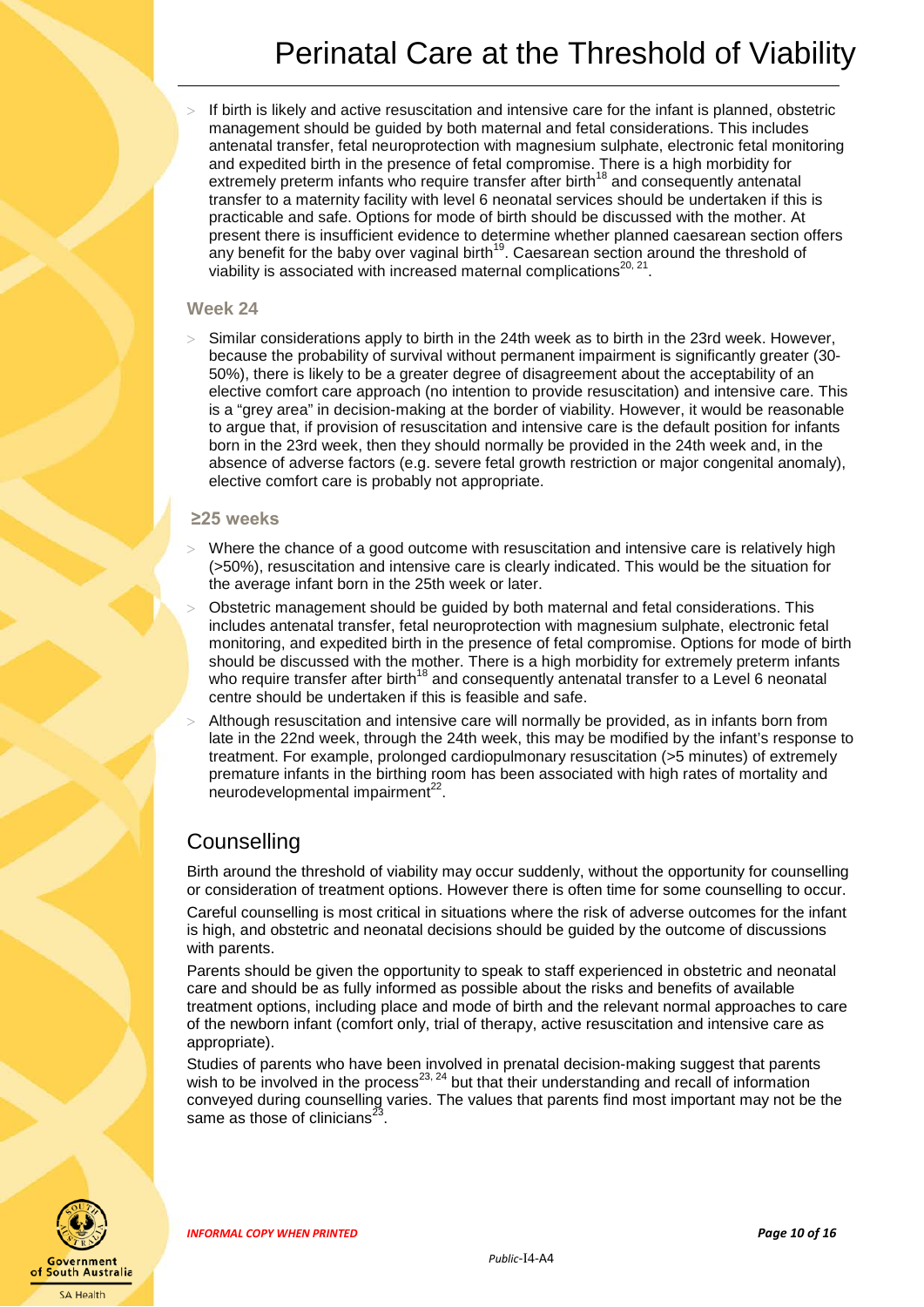Clinicians should be sensitive to the needs of individual families and adapt counselling accordingly<sup>25</sup>. Counselling should avoid overwhelming parents with facts and statistics. Clinicians should assess parents' understanding and recall of the information conveyed, and repeated consultations may be required $^{26}$ .

Counsellors should be sensitive to the potential vulnerabilities of parents, and aware that the way information is presented to parents may influence their decision-making. For example, in one study participants were more likely to choose resuscitation when mortality statistics were presented as the chance of survival, rather than the chance of death $^{27}$ .

Where possible, parents should be provided with printed information about treatment options, and the risks and benefits of these for extremely premature infants. Provision of information in printed form as part of counselling has been demonstrated to improve recall of factual information and reduce parental anxiety $28$ .

*Too small. Too soon. Parent Information for Babies Born 20-22 weeks, 23-24 weeks and 25 weeks* pamphlets are available at [www.sahealth.sa.gov.au/perinatal.](http://www.sahealth.sa.gov.au/perinatal) It may be necessary to explain to parents how certain factors may modify the prognosis for their infant.

Clinicians should be sensitive to the needs of parents from different cultural or religious traditions. It may be necessary to obtain an interpreter (if available) for parents whose first language is not English. Discussions should be conducted in a way that respects parents' particular cultural values and practices. For example, it may be important for Aboriginal women to include members of their extended family or community in discussions and decision-making. Aboriginal women and families should be offered support from Aboriginal Liaison Officers or other agencies such as Aboriginal Maternal Infant Care (AMIC) workers where available.

Where death of the newborn infant is anticipated, counselling should include sensitive discussion of such issues as the appearance of the infant and the different care options such as holding, dressing, bathing, creating mementos and going home with the baby. Autopsy should be discussed and encouraged, except in circumstances where the cause of preterm birth is known and is not fetal in origin. The range of autopsy options (e.g. full, organ-limited, MRI) should be discussed in most cases with appropriate sensitivity to families' psychological and cultural circumstances. If a Palliative Care service is available, it may be able to provide support for the family in this context. For further information about bereavement support, see the *Perinatal Loss* PPG available at [www.sahealth.sa.gov.au/perinatal.](http://www.sahealth.sa.gov.au/perinatal) 

#### <span id="page-10-0"></span>**Disagreement**

<span id="page-10-1"></span>If there is disagreement within the medical team or between the medical team and parents about what would be best for the infant, a second opinion should be sought. This usually allows reinforcement of prognosis and appropriate treatment options. Where disagreement persists, a staged approach to resolution may be employed. It may be helpful to obtain the assistance of an independent third party, agreed upon by those involved. The person should be transparently independent of the treating team and in a position of seniority which commands the respect of all parties. Alternatively or additionally, a hospital clinical ethics committee may provide a mechanism for resolving disagreement. As a last resort, legal advice should be sought with a view to resolution by adjudication in the courts.

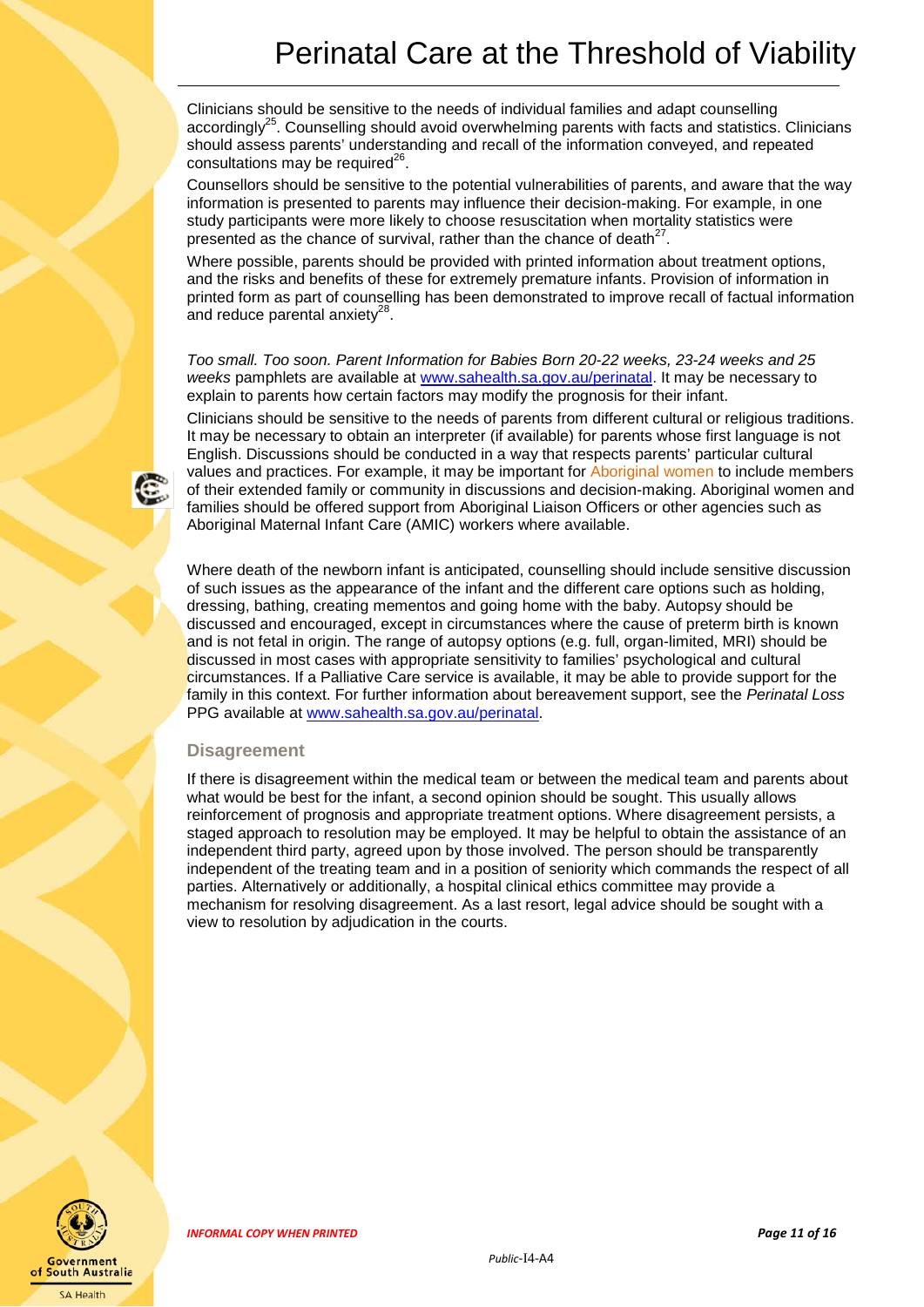## Birthing Room Management

#### <span id="page-11-0"></span>**Resuscitation and Intensive Care**

The use of advanced measures for resuscitation including cardiac massage and endotracheal or intravenous adrenaline is controversial in infants around the borderline of viability. There is concern about the lack of evidence of benefit of cardiopulmonary resuscitation (CPR) in this population and possible adverse consequences<sup>30, 31</sup>. However, the outcome in extremely preterm infants who receive CPR is not necessarily poor. Single-centre studies have reported intact survival in some extremely preterm infants who have received CPR $^{32}$ . Larger studies suggest that approximately 50% of extremely low birth weight infants who receive CPR in the birthing room survive without severe intraventricular haemorrhage<sup>34</sup>. On the other hand, a failure to respond to CPR may indicate a poor prognosis. In another study, only 14% of extremely low birth weight infants who received prolonged resuscitation (indicated by need for CPR and 5 minute Apgar score  $\langle 2 \rangle$  survived without neurodevelopmental impairment<sup>22</sup>.

#### <span id="page-11-1"></span>**Comfort Care**

Where comfort care has been planned on the basis of the baby's apparent prognosis, the aim should be to support both the mother and the infant and to avoid interventions that may cause discomfort, pain or separation of the baby from the mother.

Ideally, a neonatologist or paediatrician should be present at birth even if comfort measures have been planned, to provide a brief assessment of the infant's condition at birth, and to support the family and midwifery staff.

If the infant is born in unexpectedly good condition, paediatric staff should consider whether the estimated gestation and prognosis were accurate and whether the planned palliative approach is still appropriate.

Simple measures to support the infant include drying, wrapping, radiant heat and skin-to-skin contact. Supplemental oxygen is not necessary, but can be provided if the parents wish.

Parents should be counselled that the infant may breathe after birth and may develop gasping respiration. On average, newborn infants receiving comfort care in the birthing room live for approximately 60 minutes<sup>33</sup>.

#### <span id="page-11-2"></span>**Trial of Treatment**

One approach to decision-making around the threshold of viability is to provide a trial of therapy. This may be an attractive option for families who find it difficult to make decisions in the face of uncertainty. Intensive care is provided initially with the expectation that care will be re-directed if the infant fails to respond or develops severe complications.

Treatment may be limited in the birthing room if the infant is born in particularly poor condition. However, it is important to recognise that prediction of death or severe impairment in the birthing room may not be accurate. In one study, heart rate and Apgar scores at 1 and 5 minutes were neither sensitive nor specific for prediction of subsequent death or severe impairment<sup>34</sup>.

Alternatively, intensive care may be re-directed after the infant has been admitted to the Neonatal Unit. One study suggests that a combination of corroborated clinical intuition (that the infant will die before discharge) and severe abnormalities on cranial ultrasound are highly predictive of poor outcome for the infant<sup>35</sup>.

There is no ethical or legal difference between decisions to withhold (not start) a treatment and decisions to redirect (stop) a treatment. Decisions to limit treatment in intensive care should be made on the same basis as those made to limit treatment at birth. However, caregivers and parents may find it more difficult to stop treatment that has already been commenced than not to embark on it. It is worth discussing this issue in advance if a trial of treatment is planned.



*INFORMAL COPY WHEN PRINTED Page 12 of 16*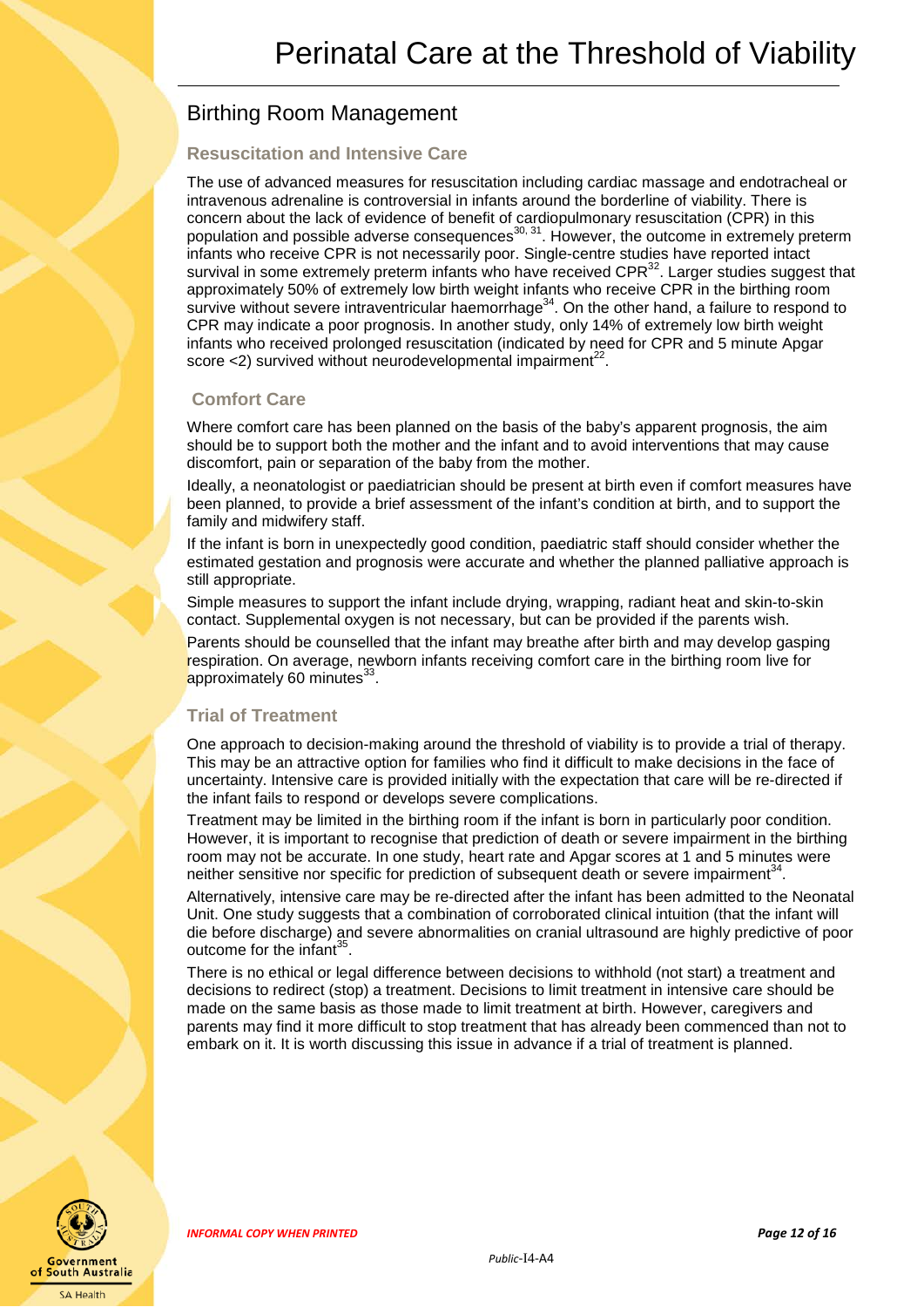### <span id="page-12-0"></span>References

- 1. Kei Lui, Barbara Bajuk et al. Perinatal care at the borderlines of viability: a consensus statement based on a NSW and ACT consensus workshop. MJA 2006, 185:9.
- 2. Tyson JE, Parikh NA, Langer J, Green C, Higgins RD. Intensive care for extreme prematurity- moving beyond gestational age. N Engl J Med 2008; 358: 1672-1681. doi: 10.1056/NEJMoa073059
- 3. Paris JJ, Schreiber MD, Moreland MP. Parental refusal of medical treatment for a newborn. Theor Med Bioeth 2007; 28: 427-441.
- 4. Lee HC, Green C, Hintz SR, Tyson JE, Parikh NA, Langer J, Gould JB. Prediction of death for extremely premature infants in a population-based cohort. Pediatrics 2010; 126: e644-650. doi: 10.1542/peds.2010-0097
- 5. Bader D, Kugelman A, Boyko V, Levitzki O, Lerner-Geva L, Riskin A, Reichman B, Network IN. Risk factors and estimation tool for death among extremely premature infants: a national study. Pediatrics 2010;125: 696-703. doi: 10.1542/peds.2009-1607
- 6. Wilkinson D. Gestational ageism. Arch Pediatr Adolesc Med 2012; 166: 567-572. doi:10.1001/archpediatrics.2011.1262
- 7. Chow S, Creighton, P, Chambers G and Lui K. 2019. Report of the Australian and New Zealand Neonatal Network - 2017. Sydney: ANZNN. Available from URL: <http://www.preru.unsw.edu.au/PRERUWeb.nsf/page/ANZNN+reports>
- 8. Tyson JE, Parikh NA, Langer J, Green C, Higgins RD. Intensive care for extreme prematurity: Moving beyond gestational age. N Engl J Med 2008; 358, 1672-1681. Neonatal Research Network (NRN): Extremely Preterm Birth Outcome Data. Available from URL: <https://www.ncbi.nlm.nih.gov/pmc/articles/PMC2597069/>
- 9. Saigal S, Doyle LW. An overview of mortality and sequelae of preterm birth from infancy to adulthood. Lancet 2008; 371:261-269.
- 10.Farooqi A, Hagglof B, Sedin G, Gothefors L, Serenius F. Chronic conditions, functional limitations, and special health care needs in 10- to 12-year-old children born at 23 to 25 weeks' gestation in the 1990s: a Swedish national prospective follow- up study. Pediatrics 2006;118: e1466-1477. doi: 118/5/e1466 [pii] 10.1542/peds.2006-1070
- 11.Doyle LW, Roberts G, Anderson PJ, Group VICS. Outcomes at age 2 years of infants <28 weeks' gestational age born in Victoria in 2005. J Pediatr 2010; 156: 49-51.e41. doi 10.1016/jpeds.2009.07.013
- 12.Roberts G, Anderson PJ, De Luca C, Doyle LW. Changes in neurodevelopmental outcome at age eight in geographic cohorts of children born at 22-27 weeks' gestational age during the 1990s. Arch Dis Child Fetal Neonatal 2010; Ed 95: F90-94. doi: adc.2009.165480 [pii] 10.1136/adc.2009.165480
- 13.Boland R, Davis P, Dawson J, Doyle LW. Predicting outcome in extremely preterm infants: is the NICHD calculator a valid tool for predicting death and/or severe neurodevelopmental impairment in Victorian infants? (Abstract). J Paediatr Child Health 2011; 47: 34.
- 14.Fenton TR, Nasser R, Eliasziw M, Kim JH, Bilan D, Sauve R. Validating the weight gain of preterm infants between the reference growth curve of the fetus and the term infant. BMC Pediatr. 2013;13(1):92.
- 15.Tibballs J. Legal basis for ethical withholding and withdrawing life-sustaining medical treatment from infants and children. J Paediatr Child Health 2007; 43: 230-236. doi: 10.1111/j.1440-1754.2007.01028.x
- 16.Wilkinson D, Savulescu J. A costly separation between withdrawing and withholding treatment in intensive care. Bioethics 2012; 26: 32-48. doi: 10.1111/j.1467- 8519.2010.01811.x
- 17.Mori R, Kusuda S, Fujimura M. Antenatal corticosteroids promote survival of extremely preterm infants born at 22 to 23 weeks of gestation. J Pediatr 2011; 159: 110-114 e111. doi: S0022-3476(10)01151-0 [pii] 10.1016/j.jpeds.2010.12.039
- 18.Doyle LW. Changing availability of neonatal intensive care for extremely low birthweight infants in Victoria over two decades. Med J Aust 2004; 181: 136-139. doi: doy10817\_fm [pii]
- 19.Alfirevic Z, Milan SJ, Livio S. Caesarean section versus vaginal delivery for preterm birth in singletons. Cochrane Database of Systematic Reviews 2013, Issue 9. Art. No.: CD000078. DOI: 10.1002/14651858.CD000078.pub3. Available from URL: <https://www.cochranelibrary.com/cdsr/doi/10.1002/14651858.CD000078.pub3/full>
- 20.Halperin ME, Moore DC, Hannah WJ. Classical versus low-segment transverse incision for preterm caesarean section: maternal complications and outcome of subsequent pregnancies. BJOG 1988; 95: 990-996.



*INFORMAL COPY WHEN PRINTED Page 13 of 16*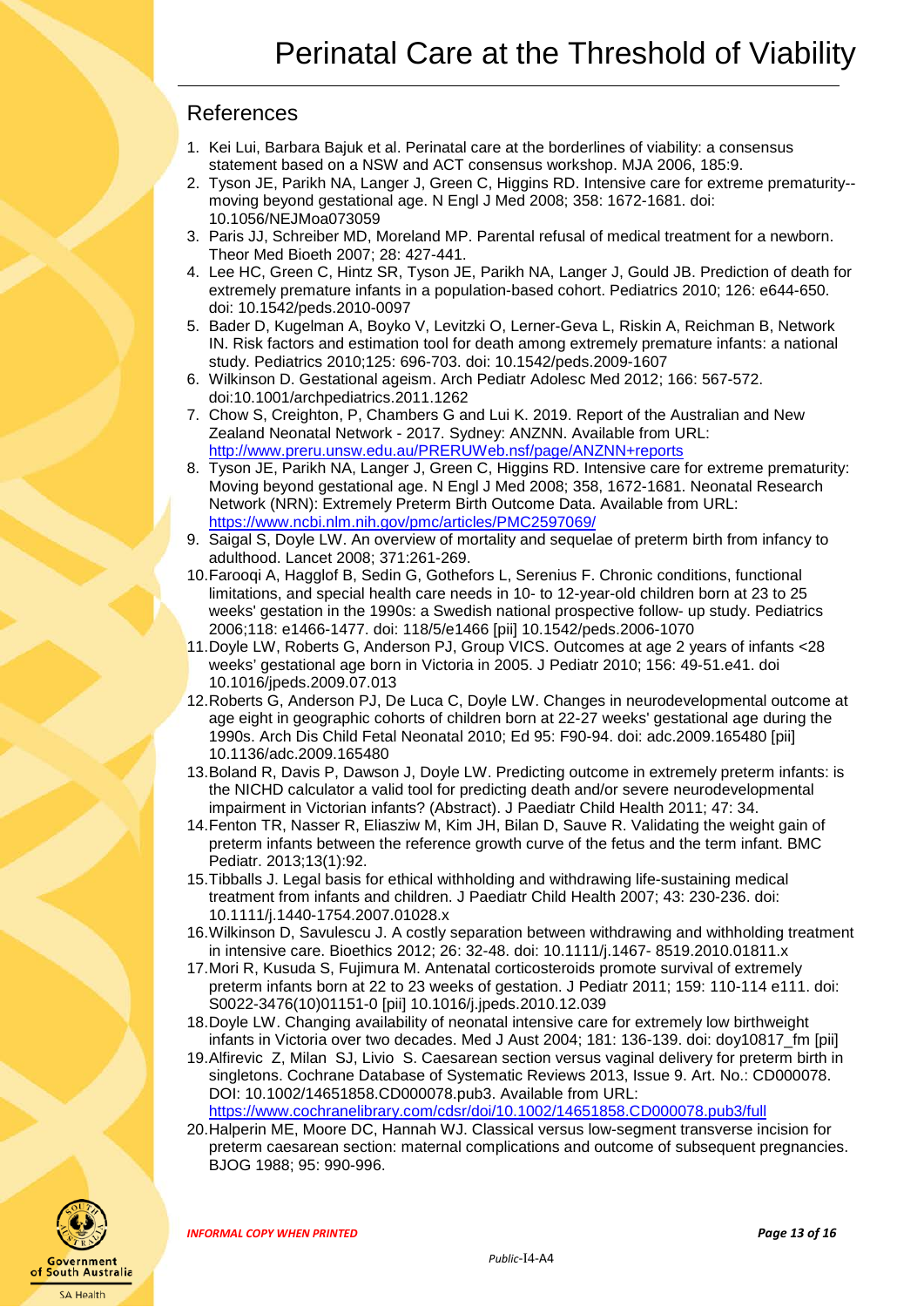- 21.Bakhshi T, Landon MB, Lai Y, Spong CY, Rouse DJ, Leveno KJ et al. Maternal and neonatal outcomes of repeat cesarean delivery in women with a prior classical versus low transverse uterine incision. Am J Perinatol 2010; 27: 791-796. doi: 10.1055/s- 0030-1254238
- 22.Wyckoff MH, Salhab WA, Heyne RJ, Kendrick DE, Stoll BJ, Laptook AR. Outcome of extremely low birth weight infants who received delivery room cardiopulmonary resuscitation. J Pediatr 2012;160: 239-244 e232. doi: S0022-3476(11)00770-0 [pii] 10.1016/j.jpeds.2011.07.041
- 23.Boss RD, Hutton N, Sulpar LJ, West AM, Donohue PK. Values parents apply to decisionmaking regarding delivery room resuscitation for high-risk newborns. Pediatrics 2008; 122: 583-589. doi: 122/3/583 [pii] 10.1542/peds.2007-1972
- 24.Partridge JC, Martinez AM, Nishida H, Boo NY, Tan KW, Yeung CY et al. International comparison of care for very low birth weight infants: parents' perceptions of counseling and decision-making. Pediatrics 2005; 116: e263-271.
- 25.Janvier A, Lorenz JM, Lantos JD. Antenatal counselling for parents facing an extremely preterm birth: limitations of the medical evidence. Acta Paediatr 2005; 101: 800-804. doi: 10.1111/j.1651-2227.2012.02695.x
- 26.Griswold KJ, Fanaroff JM. An evidence-based overview of prenatal consultation with a focus on infants born at the limits of viability. Pediatrics 2010; 125: e931-937. doi: peds.2009-1473 [pii] 10.1542/peds.2009-1473
- 27.Haward MF, Murphy RO, Lorenz JM. Message framing and perinatal decisions. Pediatrics 2008; 122: 109-118. doi: 122/1/109 [pii] 10.1542/peds.2007-0620
- 28.Muthusamy AD, Leuthner S, Gaebler-Uhing C, Hoffmann RG, Li SH, Basir MA. Supplemental written information improves prenatal counseling: a randomized trial. Pediatrics 2012; 129: e1269-1274. doi: peds.2011-1702 [pii] 10.1542/peds.2011-1702
- 29.Duffy D. Question 3. What is the effect of cardiopulmonary resuscitation at birth on survival and neurodevelopmental outcome of extremely preterm infants? Arch Dis Child 2010; 95: 761- 764. doi: 95/9/761 [pii] 10.1136/adc.2010.193573
- 30.Finer NN, Tarin T, Vaucher YE, Barrington K, Bejar R. Intact survival in extremely low birth weight infants after delivery room resuscitation. Pediatrics 1999; 104: e40.
- 31.Finer NN, Horbar JD, Carpenter JH. Cardiopulmonary resuscitation in the very low birth weight infant: the Vermont Oxford Network experience. Pediatrics 1999; 104: 428-434.
- 32.Verhagen A, Janvier A, Leuthner S, Andrews B, Lagatta J, Bos A et al. Categorizing Neonatal Deaths: A Cross-Cultural Study in the United States, Canada, and The Netherlands. J Pediatr 2010;156: 33-37. doi: 10.1016/j.jpeds.2009.07.019
- 33.Macfarlane PI, Wood S, Bennett J. Non-viable delivery at 20-23 weeks gestation: observations and signs of life after birth. Arch Dis Child Fetal Neonatal Ed 2003;88: F199-202.
- 34.Singh J, Fanaroff J, Andrews B, Caldarelli L, Lagatta J, Plesha-Troyke S et al. Resuscitation in the "gray zone" of viability: determining physician preferences and predicting infant outcomes. Pediatrics 2007; 120: 519-526. doi: 10.1542/peds.2006- 2966
- 35.Lagatta J, Andrews B, Caldarelli L, Schreiber M, Plesha-Troyke S, Meadow W. Early neonatal intensive care unit therapy improves predictive power for the outcomes of ventilated extremely low birth weight infants. J Pediatr 2011; 159: 384-391.e381. doi: 10.1016/j.jpeds.2011.02.014

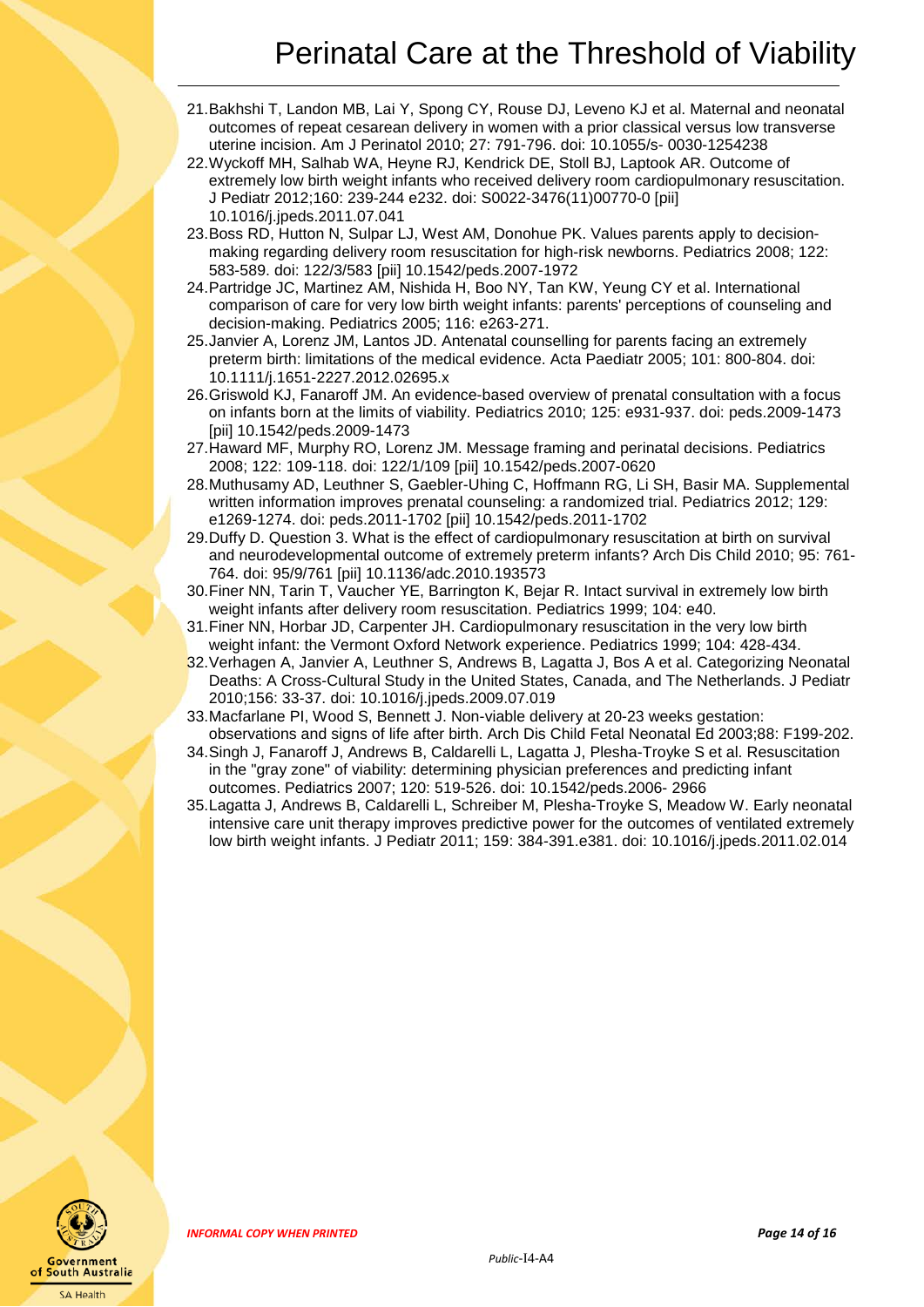### <span id="page-14-0"></span>Acknowledgements

The South Australian Perinatal Practice Guidelines gratefully acknowledge the contribution of clinicians and other stakeholders who participated throughout the guideline development process particularly:

#### **Write Group Lead**

Dr Bevan Headley

#### **Write Group Members**

Dr Vanessa Ellison Dr Michael Hewson Dr Nigel Stewart Original PPG developed by: Dr Dominic Wilkinson Dr Andrew McPhee

#### **Other major contributors**

A/Prof Rosalie Grivell

#### **SAPPG Management Group Members**

Sonia Angus Dr Kris Bascomb Lyn Bastian Elizabeth Bennett Dr Feisal Chenia John Coomblas A/Prof Rosalie Grivell Dr Amy Keir Dr Sue Kennedy-Andrews Jackie Kitschke Catherine Leggett Dr Anupam Parange Rebecca Smith Dr Laura Willington